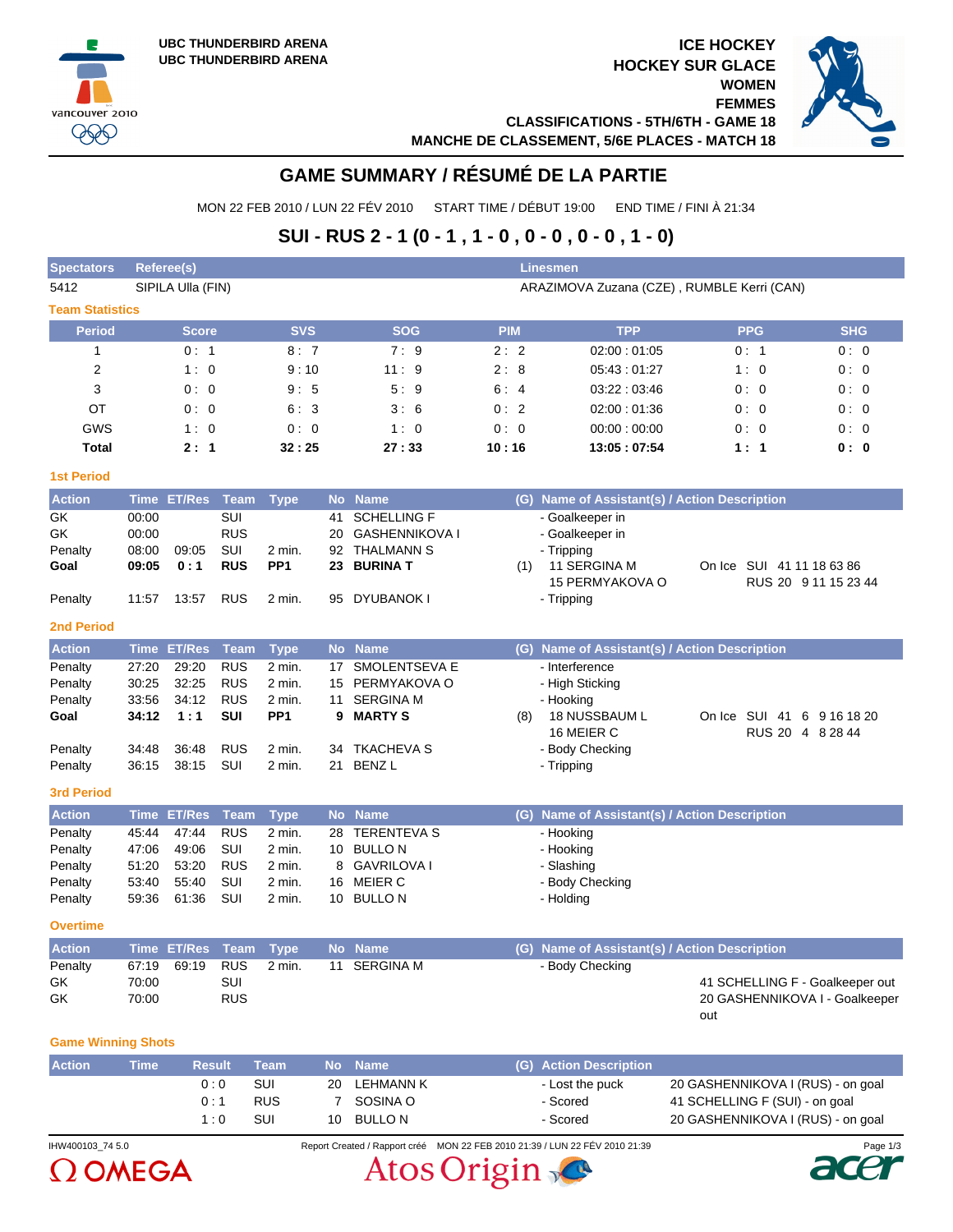

## **ICE HOCKEY HOCKEY SUR GLACE WOMEN**

**FEMMES**



**CLASSIFICATIONS - 5TH/6TH - GAME 18 MANCHE DE CLASSEMENT, 5/6E PLACES - MATCH 18**

| <b>Action</b> | Time  | <b>Result</b> | Team       |    | No Name       | (G) Action Description |                                   |
|---------------|-------|---------------|------------|----|---------------|------------------------|-----------------------------------|
|               |       | 0:0           | <b>RUS</b> |    | 8 GAVRILOVA I | - Saved by goalie      | 41 SCHELLING F (SUI) - on goal    |
|               |       | 1:0           | <b>SUI</b> | 9. | MARTY S       | - Scored               | 20 GASHENNIKOVA I (RUS) - on goal |
|               |       | 0:0           | <b>RUS</b> |    | 22 DEULINA Y  | - Saved by goalie      | 41 SCHELLING F (SUI) - on goal    |
| <b>GWG</b>    | 70:00 | 2 : 1         | <b>SUI</b> |    | MARTY S       | (9)                    |                                   |

### **Goalkeeper Records**

## **Team : SUI - Switzerland Team : RUS - Russian Federation**

| No Name                    | <b>SOG</b> | SVS. | <b>MIP</b> | No Name                  | <b>SOG</b> | <b>SVS</b> | <b>MIP</b> |
|----------------------------|------------|------|------------|--------------------------|------------|------------|------------|
| 41 SCHELLING Florence      | 33         | 32   | 70:00      | 20 GASHENNIKOVA Irina    |            | 25         | 70:00      |
| 26 ANTHAMATTEN Sophie (EG) |            |      |            | PRUGOVA Anna             |            |            |            |
| 33 SLONGO Dominique        |            |      |            | 30 ONOLBAEVA Mariya (EG) |            |            |            |

### **Game Statistics**

|                 | Team: SUI (white)           |   |              |    |          |                      |              |          |                |             |      |                |      |           |               |            |            |
|-----------------|-----------------------------|---|--------------|----|----------|----------------------|--------------|----------|----------------|-------------|------|----------------|------|-----------|---------------|------------|------------|
|                 |                             |   |              |    |          | <b>Shots on Goal</b> |              |          |                |             |      | Time on Ice    |      |           |               |            |            |
| No Pos          | <b>Name</b>                 | G | <b>A PIM</b> |    |          | $\overline{2}$       | $\mathbf{3}$ |          | OT TS $H$ -    |             |      | $\overline{2}$ | 3    | <b>OT</b> | <b>TOT</b>    | <b>SHF</b> | <b>AVG</b> |
| 7 F             | <b>LEIMGRUBER Darcia</b>    | 0 | 0            | 0  | 3        | 3                    |              | $\Omega$ | 7              | 0           | 7:55 | 8:42           | 8:41 |           | 2:11 27:29    | 32         | 0:51       |
| 9F              | <b>MARTY Stefanie</b>       | 2 | 0            | 0  | 0        | 2                    |              |          | 4              | 0           | 8:23 | 9:48           | 8:14 |           | 4:38 31:03    | 42         | 0:44       |
| 16 F            | MEIER Christine +A          | 0 | 1            | 2  | 0        | $\Omega$             | 1            | 1        | 2              | 0           | 6:40 | 9:01           | 8:33 |           | 6:11 30:25    | 39         | 0:46       |
| 20 F            | LEHMANN Kathrin +C          | 0 | $\Omega$     | 0  | 1        |                      | 0            | $\Omega$ | 2              | 0           | 8:16 | 9:33           | 9:24 |           | 5:38 32:51    | 39         | 0:50       |
| 21 D            | <b>BENZ Laura</b>           | 0 | 0            | 2  | 0        | $\Omega$             | $\Omega$     | $\Omega$ | $\mathbf 0$    | $\mathbf 0$ | 6:59 | 6:34           | 4:33 |           | 0:00 18:06    | 27         | 0:40       |
| 6 D             | MARTY Julia +A              | 0 | 0            | 0  | 0        | 0                    | 0            | 0        | 0              | 0           |      | 8:54 10:58     | 8:34 |           | 2:19 30:45    | 40         | 0:46       |
| 10F             | <b>BULLO Nicole</b>         | 0 | $\Omega$     | 4  | $\Omega$ | $\overline{2}$       | $\Omega$     | 1        | 3              | 0           | 6:09 | 7:18           | 6:39 |           | 4:11 24:17    | 32         | 0:45       |
| 13F             | <b>BENZ Sara</b>            | 0 | 0            | 0  | 0        | 0                    | 0            | 0        | 0              | 0           | 4:54 | 2:34           | 2:36 |           | 0:00 10:04    | 16         | 0:37       |
| 29 F            | <b>HAFLIGER Melanie</b>     | 0 | 0            | 0  | 1        | 0                    | 0            | 0        | 1              | 0           | 7:03 | 7:51           | 7:28 |           | 4:11 26:33    | 35         | 0:45       |
| 92 D            | <b>THALMANN Sandra</b>      | 0 | 0            | 2  | $\Omega$ |                      | $\Omega$     | $\Omega$ |                | 0           | 5:36 | 3:11           | 3:53 |           | $0:00$ 12:40  | 18         | 0:42       |
| 2F              | <b>NABHOLZ Katrin</b>       | 0 | 0            | 0  | 0        | 0                    | 0            | 0        | 0              | 0           | 4:34 | 2:29           | 2:51 |           | $0:00$ $9:54$ | 14         | 0:42       |
| 11 D            | <b>FRAUTSCHI Angela</b>     | 0 | 0            | 0  | 1        | $\Omega$             | $\Omega$     | 0        | -1             | 0           | 4:47 | 5:40           | 5:18 |           | 2:59 18:44    | 29         | 0:38       |
| 18 <sub>D</sub> | <b>NUSSBAUM Lucrece</b>     | 0 |              | 0  | 1        |                      | 1            | 0        | 3              | 0           | 7:02 | 7:22           | 9:01 |           | 5:02 28:27    | 40         | 0:42       |
| 63 F            | STIEFEL Anja                | 0 | $\Omega$     | 0  | $\Omega$ |                      | $\Omega$     | $\Omega$ | 1              | 0           | 4:55 | 2:41           | 4:22 |           | $0:00$ 11:58  | 18         | 0:39       |
| 86 D            | <b>RIECHSTEINER Claudia</b> | 0 | 0            | 0  | 0        | 0                    | 1            | 1        | $\overline{2}$ | 0           | 4:43 | 2:25           | 2:56 |           | 2:00 12:04    | 19         | 0:38       |
| 19F             | <b>MICHIELIN Rahel</b>      | 0 | 0            | 0  | 0        | 0                    | 0            | 0        | 0              | 0           | 0:00 | 0:00           | 0:00 | 0:00      | 0:00          | 0          | 0:00       |
| 85 D            | <b>WYSS Stefanie</b>        | 0 | $\Omega$     | 0  | 0        | 0                    | 0            | 0        | 0              | 0           | 0:00 | 0:00           | 0:00 | 0:00      | 0:00          | 0          | 0:00       |
| 93 F            | <b>ZOLLINGER Sabrina</b>    | 0 | 0            | 0  | 0        | 0                    | 0            | 0        | $\Omega$       | 0           | 0:00 | 0:00           | 0:00 | 0:00      | 0:00          | 0          | 0:00       |
| 26 GK           | <b>ANTHAMATTEN Sophie</b>   | 0 | 0            | 0  | 0        | 0                    | 0            | 0        | 0              |             |      |                |      |           |               |            |            |
| 33 GK           | <b>SLONGO Dominique</b>     | 0 | 0            | 0  | 0        | 0                    | 0            | 0        | 0              |             |      |                |      |           |               |            |            |
| 41 GK           | <b>SCHELLING Florence</b>   | 0 | 0            | 0  | $\Omega$ | $\Omega$             | 0            | $\Omega$ | 0              |             |      |                |      |           |               |            |            |
| <b>Total</b>    |                             | 2 | 2            | 10 | 7        | 11                   | 5            | 4        | 27             |             |      |                |      |           |               |            |            |

**Head Coach :** KAMMERER Rene

| Team: RUS (red) |  |
|-----------------|--|
|-----------------|--|

|             |                       |                         |          | <b>Shots on Goal</b> |          |                |                | Time on Ice    |          |      |                               |      |      |                               |  |         |
|-------------|-----------------------|-------------------------|----------|----------------------|----------|----------------|----------------|----------------|----------|------|-------------------------------|------|------|-------------------------------|--|---------|
| No Pos Name |                       | G A PIM 1 2 3 OT TS +/- |          |                      |          |                |                |                |          |      |                               |      |      | 1 2 3 OT TOT SHE AVG          |  |         |
| 9 F         | VAFINA Aleksandra     | 0 O                     | $\Omega$ | $\Omega$             | $\Omega$ | - 0            | $\overline{0}$ | $\overline{0}$ | $\Omega$ |      | 6:16 6:39                     |      |      | 4:49 0:00 17:44               |  | 20 0:53 |
| 11 F        | <b>SERGINA Marina</b> |                         |          | 4 2                  |          | $\overline{0}$ |                |                |          |      | 4 0 6:44 6:17 6:08 1:58 21:07 |      |      |                               |  | 30 0:42 |
| 15 D        | PERMYAKOVA Olga +A    |                         |          |                      |          |                | $\Omega$       |                |          |      |                               |      |      | 4 0 6.44 5:22 7:56 3:34 23:36 |  | 29 0:48 |
| 23 F        | <b>BURINA Tatiana</b> | 1 0                     |          |                      |          |                |                | $0 \quad 3$    |          |      |                               |      |      | 0 5.57 6.19 7.32 3.39 23.27   |  | 31 0:45 |
| 95 D        | DYUBANOK Inna         | 0 O                     |          |                      |          |                | 0              | $\Omega$       | $\Omega$ | 5:28 | 0:00                          | 0:00 | 0:00 | 5.28                          |  | 6 0:54  |
|             |                       |                         |          |                      |          |                |                |                |          |      |                               |      |      |                               |  |         |



IHW400103\_74 5.0 Report Created / Rapport créé MON 22 FEB 2010 21:39 / LUN 22 FÉV 2010 21:39 Page 2/3Atos Origin